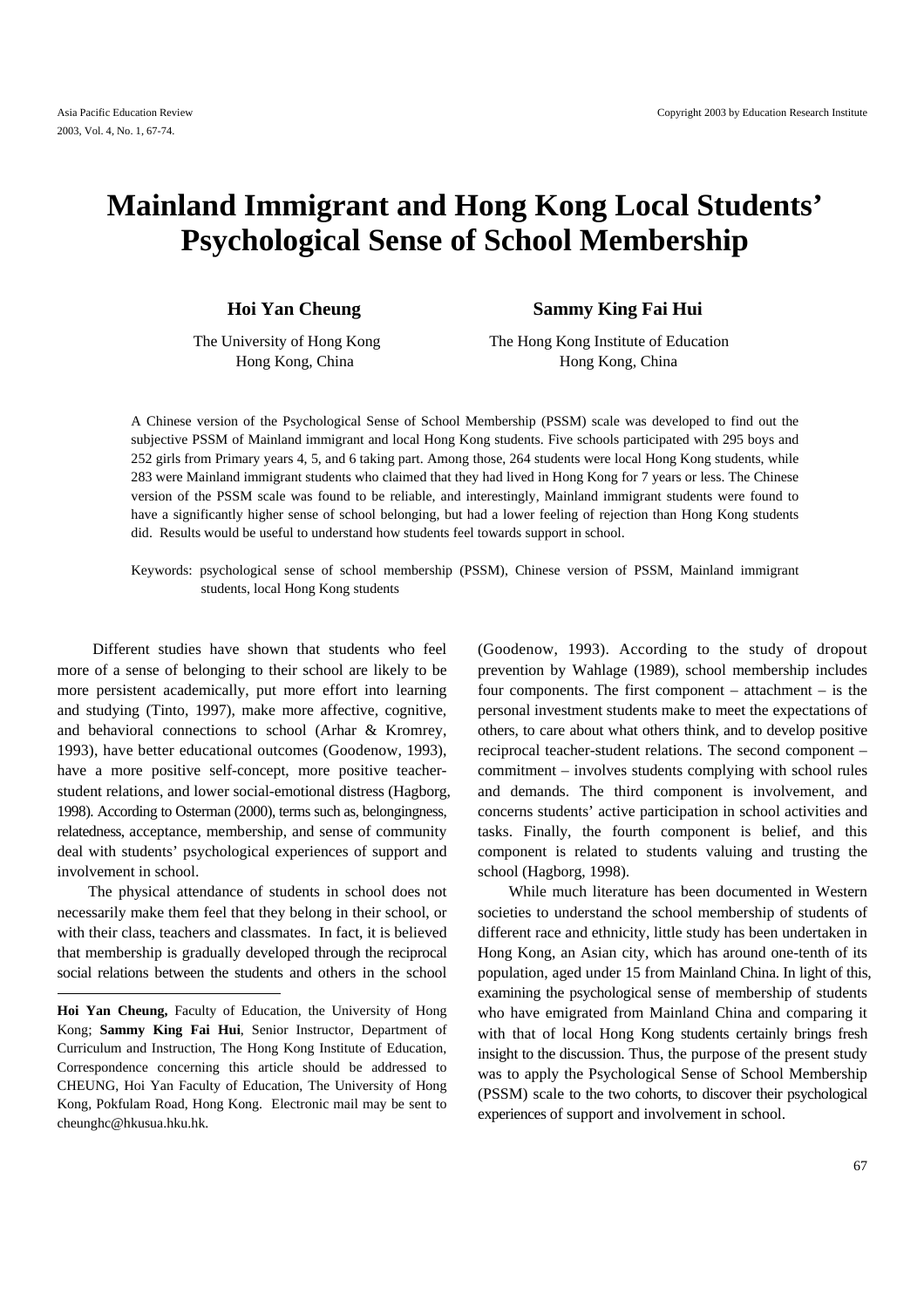# **The Psychological Sense of School Membership (PSSM) scale**

Based on Wahlage's study of school membership, Goodenow has developed an 18-item instrument (known as the Psychological Sense of School Membership (PSSM) scale) that investigates school membership of junior secondary school students in the US. The items are phrased in terms of individual frame of reference probing for a global factor – the subjective sense of belonging in school. A study by Hagborg (1994), focusing on US middle and upper secondary school students, showed that the items of the PSSM scale can be classified into three different factors – belonging, rejection, and acceptance. The first factor (belonging), which includes 13 of the 18 items, presents a general aspect of school membership. The second factor (rejection), includes 3 items, and is about students' feelings of personal acceptance among their classmates. The third factor (acceptance), which includes only 2 items, is intended to measure student acceptance of and pride in their school.

The PSSM scale was found to be reliable. According to Hagborg's study (1994), the alpha results of the English version of the scale for US students studying in Grades 5 to 12 ranged from .71 to .94. While this English version was applied mostly to students studying in the US, in Goodenow's study (1993), a Spanish version of `the PSSM scale was developed, and it had an alpha value of  $.77$  for  $5<sup>th</sup>$  Grade Hispanic students studying in the US.

Studies have also looked into the sense of belonging in schools that contain a mixture of students from different racial or ethnic backgrounds (Lee & Davis, 2000). Arhar and Kromrey's study (1993) shows that black students are more bonded to their school than white students in low socioeconomic status (SES) schools whilst black students are less bonded to their schools than white students are in high SES schools. Furthermore, Gallager's study (1996) also suggested that secondary school students who have lived in the community for 2 or more years have a significantly higher sense of belonging to their school than students who have lived there for less than 2 years. As students' subjective sense of belonging can affect their academic and social adjustment in school, investigating this variable of different groups of students is considered to be important.

# **Mainland immigrant students**

Due to political considerations, the Hong Kong government has allowed the quota of new arrivals from Mainland China to increase to 150 per day, and after 7 years of living in Hong

Kong the new arrivals are able to become permanent Hong Kong residents. Though both the people of Hong Kong and Mainland China are considered as Chinese, there are cultural differences between the two groups. According to the data provided by the Hong Kong Education and Manpower Bureau (EMB) (the former Education Department), from 1997 to 2001, there were 67,834 newly arrived students from Mainland China in primary schools and 12,641 in secondary schools. After arriving in Hong Kong, these new arrivals are assigned to different school districts in Hong Kong based on their area of residence.

Research shows that newly arrived students face many problems whilst studying in an unfamiliar school setting with new classmates and teachers. For instance, they may experience a language barrier when studying in Hong Kong. This is because the local students mainly use Cantonese in school whilst students from Mainland China use Putonghua or other Chinese dialects. In fact, the strokes of written Chinese characters used in Hong Kong and Mainland China vary considerably. Therefore, the new arrivals need to learn how to speak and write Chinese in a different way in Hong Kong. Moreover, the education systems of Hong Kong and Mainland China are quite different, and new arrivals especially have problems in their English lessons since the level of English in Mainland China is lower than in Hong Kong. Additionally, because of the differing education systems of Hong Kong and Mainland China, some new arrivals are placed in classes not relevant to their own age groups. According to a study done by Chan et al. (1998), approximately 55% and 80% of the primary and secondary new arrival students, respectively, are placed in classes behind their own age groups. For this reason, these students may feel embarrassed and frustrated at being placed in lower level classes.

All of the above aspects may affect their sense of belonging in school and, as mentioned, students' sense of belonging may influence their academic motivation, aspirations and outcomes. Therefore, in this study, the sense of belonging in school between local Hong Kong students and students who have immigrated to Hong Kong from Mainland China (known as Mainland immigrant students) for 7 years or less will be investigated by using the Chinese version of the PSSM scale.

### **Method**

#### *Subjects*

According to the data given by the Hong Kong EMB, there are 3 school districts in Hong Kong, and within these 3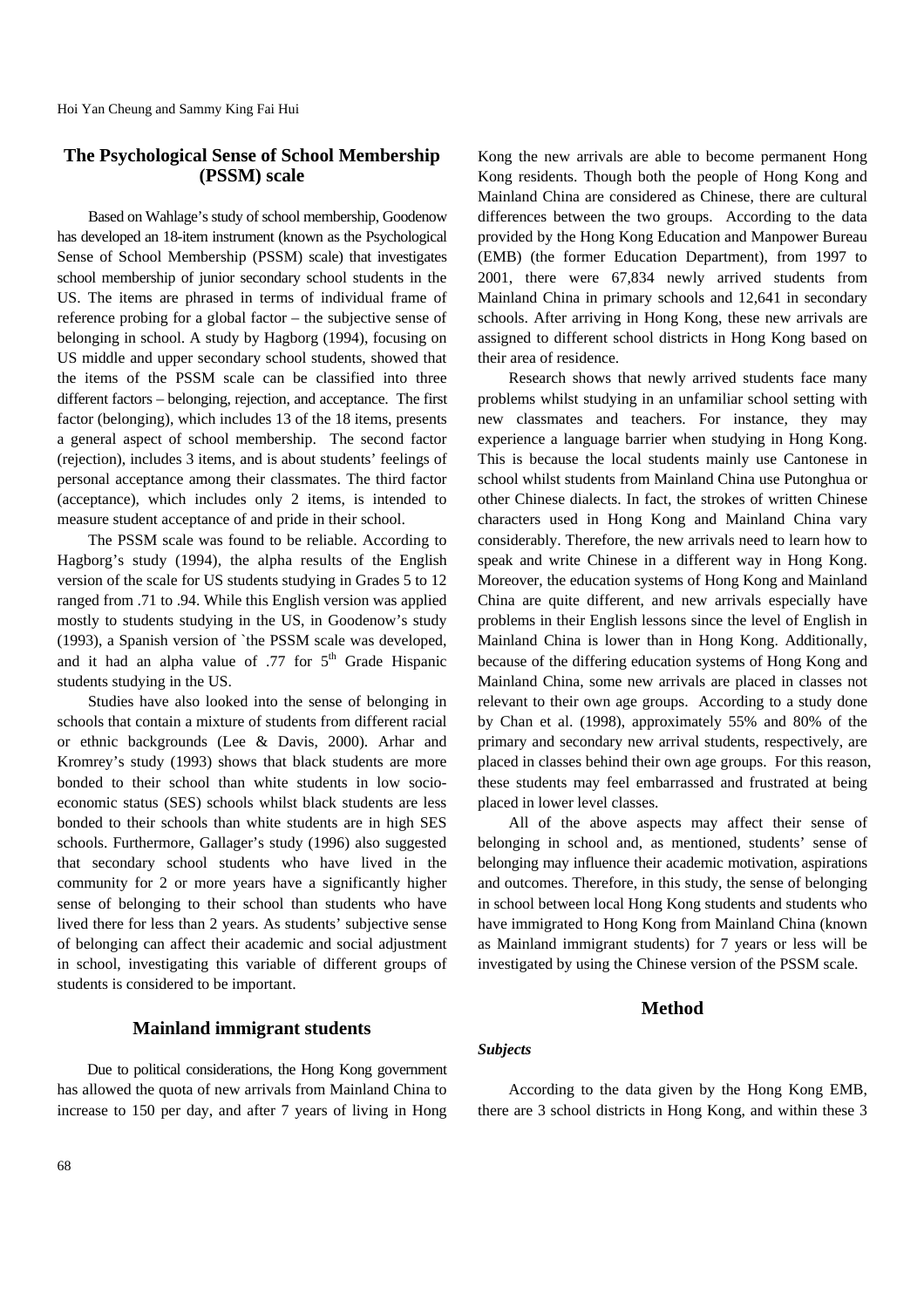districts, there are 18 school areas. Five primary schools were chosen from a school area with the most primary school new arrivals; in fact, this school area is included in the school district with the highest number of such students. Generally speaking, the five schools that were involved in this study were located in areas of comparatively low SES. Students studying in Primary years 4, 5, and 6 participated in this study and, in each school, all classes of the three levels participated. There were a total of 547 students, with 130 from Primary 4 (average age of 10.09), 163 from Primary 5 (average age of 11.17), and 254 from Primary 6 (average age of 12.33). Amongst these 547 students, 295 were boys and 252 were girls. 264 students were Hong Kong local students (had never lived in Mainland China before); while 283 Mainland immigrant students claimed that they had lived in Hong Kong for 7 years or less. Seven years was used as the cut-off line since immigrants from the Mainland need to stay in Hong Kong for 7 years to become permanent Hong Kong residents.

#### *Instrument*

The original English version of the PSSM scale was found in both Goodenow's (1993) and Hagborg's (1994) studies. The procedures for creating the Chinese version of the PSSM scale in this study were that the 18 items of the original PSSM created by Goodenow were first translated from English into Chinese. Then, an in-depth discussion was carried out with 10 Primary 5 students (5 boys and 5 girls) to check their understanding of the translated items. The aim of the discussion was, in fact, to check if the wording of the items in the Chinese version of the PSSM scale were understood by students studying in Hong Kong primary schools. With some modification of the wording and sentence structure in the items after discussion with the 10 students, the items written in Chinese were translated back into English again to verify the translation against the original English items. All 18 items from Goodenow's original English PSSM were kept in the Chinese version (see Appendix 1). Besides the 18 items on students' sense of belonging in school, students were asked to indicate their gender, date of birth, and the time they had lived in Mainland China (Have you ever lived in Mainland China? If yes, from month / year to month / year).

Among the 18 items, there were 5 negative items (namely Items 3, 6, 9, 12 and 16), and students were required to answer each item on a scale of 1 to 6 (1 means strongly disagree and 6 means strongly agree). When the scale of these 5 negative items was changed to positive items, the alpha for these 18 items (including Primary 4, 5, and 6 students) was .89. When the three primary levels were separated, the alpha for Primary 4 was .89, Primary 5 was .90, and Primary 6 was .89. The Chinese version of the PSSM scale was then claimed to be reliable with reference to the subjects of this study.

When factor analysis was run (with principal components) analysis as the method for factor extraction, followed by oblique rotation) (Norušis, 2000) for the 18 items of the Chinese version of the PSSM scale, two factors were extracted (as seen in Table 1). The first factor consisted of 13 items and the second factor consisted of the 5 negative items. The two factors explained 44.9% of the total variance (the first factor explained 37.5% and the second factor explained 7.4%). The first factor had an alpha of .88 and the second factor had an alpha of .71.

A Scree test was also used to show the number of factors to be retained (see Figure 1). The two factors to be retained were those that lay before the point at which the *Eigenvalues* seemed to level off. The first factor had an *Eigenvalue* of 6.75 and the second factor had an *Eigenvalue* of 1.34.

Table 1*. Rotated factor loadings for the 18 items of the PSSM scale*

| Item                | Factor 1         | Factor 2             |  |  |
|---------------------|------------------|----------------------|--|--|
|                     | School Belonging | Feeling of Rejection |  |  |
| Item 2              | .75              |                      |  |  |
| Item 5              | .70              |                      |  |  |
| Item 15             | .68              |                      |  |  |
| Item 14             | .67              |                      |  |  |
| Item 4              | .67              |                      |  |  |
| Item 11             | .66              |                      |  |  |
| Item 8              | .66              |                      |  |  |
| Item 17             | .66              |                      |  |  |
| Item 1              | .59              |                      |  |  |
| Item 13             | .58              |                      |  |  |
| Item 18             | .56              |                      |  |  |
| Item 7              | .55              |                      |  |  |
| Item 10             | .53              |                      |  |  |
| Item 3              |                  | .78                  |  |  |
| Item 12             |                  | .71                  |  |  |
| Item 6              |                  | .57                  |  |  |
| Item 9              |                  | .48                  |  |  |
| Item 16             |                  | .36                  |  |  |
| Eigenvalue (% of    |                  |                      |  |  |
| variance explained) | 6.75 (37.5%)     | 1.34(7.4%)           |  |  |

*Note*. Only values of 0.35 or above are shown in the table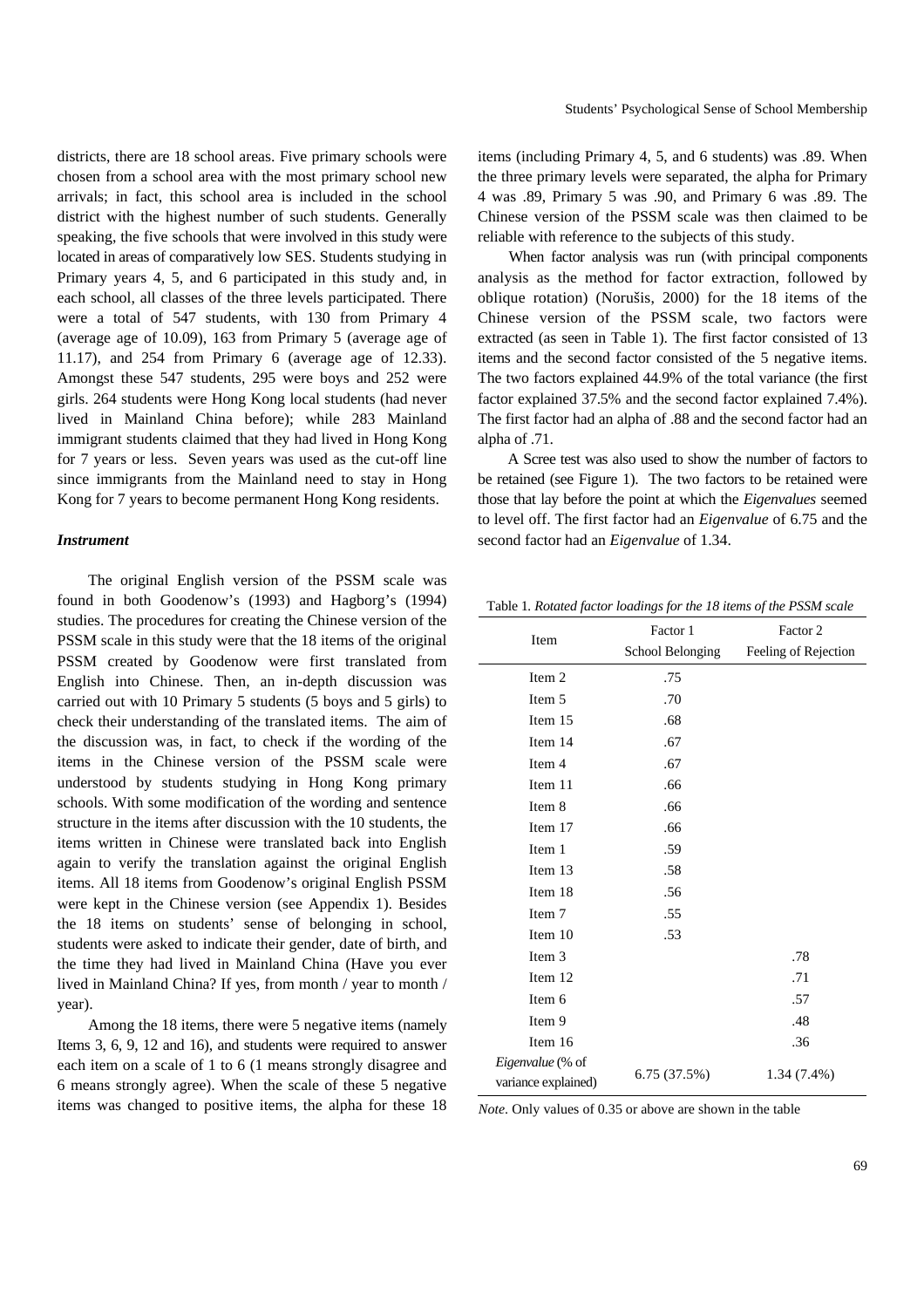

Figure 1. *Scree plot of Eigenvalues for the 18 items of PSSM*

When compared to the factor analysis of the English version of the PSSM scale found in Hagborg's study (1994), the factor analysis of the Chinese version in this study was easier to interpret and understand. In Hagborg's study (1994), Items 3, 6, and 12 were extracted into the factor known as 'rejection', and Items 16 and 17 were extracted into another factor known as 'acceptance'. The rest of the 13 items were then extracted into the factor called 'belonging'. In this study, however, results from the factor analysis showed that the 18 items were nicely extracted into 2 factors, with 13 items loaded into Factor 1, and therefore, similar to Hagborg's study (1994); the first factor will also be known as 'school

belonging'. Note that, unlike Hagborg's study (1994), Item 17 (I feel proud of being in this school) falls into this factor, while Item 9 (Teachers here are not interested in people like me) is under the second factor. This makes good sense because having a feeling of belonging to a school necessarily entails the feeling of being proud of the school, and obviously if students find teachers are not interested in them, they would not feel that they belonged but would instead feel rejected. The second factor, which consists of the 5 negative items (Items 3, 6, 9, 12, and 16), will be known as 'feeling of rejection'. A review of the 5 negative items suggests a factor that encompasses the rejected feeling students received from school, and as mentioned, Hagborg's study had Items 3, 6, and 12 in the factor of 'rejection'. Therefore, in this study, the overall psychological sense of school membership is represented by two factors, namely 'school belonging' and 'feeling of rejection'.

#### **Results**

When an independent sample t-test was run between the Hong Kong and Mainland immigrant students (who had lived in Hong Kong for 7 years or less), it was found that the Mainland students had significantly higher sense of school belonging but a lower feeling of rejection in school. Table 2 presents the results.

In a similar way, Mainland immigrant students who had lived in Hong Kong for 5 years or less had significantly higher sense of school belonging but a lower feeling of rejection in school. Results are also presented in Table 2. Interestingly, when the independent sample t-test was run between Hong Kong and Mainland immigrant students (who had lived in

| Categories                                               |     | Mainland Student |     | Hong Kong Student |      |     |                    |
|----------------------------------------------------------|-----|------------------|-----|-------------------|------|-----|--------------------|
|                                                          | N   | M                | SD. | N                 | M    | SD. | $Sig.$ (by t-test) |
| Mainland immigrant students 7 years or less in Hong Kong |     |                  |     |                   |      |     |                    |
| School belong                                            | 283 | 4.33             | .77 | 264               | 3.99 | .88 | .000               |
| Feeling of rejection                                     | 283 | 2.53             | .99 | 264               | 2.82 | .96 | .000               |
| Mainland immigrant students 5 years or less in Hong Kong |     |                  |     |                   |      |     |                    |
| School belong                                            | 229 | 4.34             | .77 | 318               | 4.04 | .87 | .000               |
| Feeling of rejection                                     | 229 | 2.48             | .91 | 318               | 2.81 | .96 | .000               |
| Mainland immigrant students 3 years or less in Hong Kong |     |                  |     |                   |      |     |                    |
| School belong                                            | 123 | 4.36             | .83 | 424               | 4.11 | .84 | .004               |
| Feeling of rejection                                     | 123 | 2.55             | .99 | 424               | 2.71 | .95 | .017               |

Table 2**.** *Compared mean between Hong Kong and Mainland immigrant students (7, 5, and 3 years or less in Hong Kong)*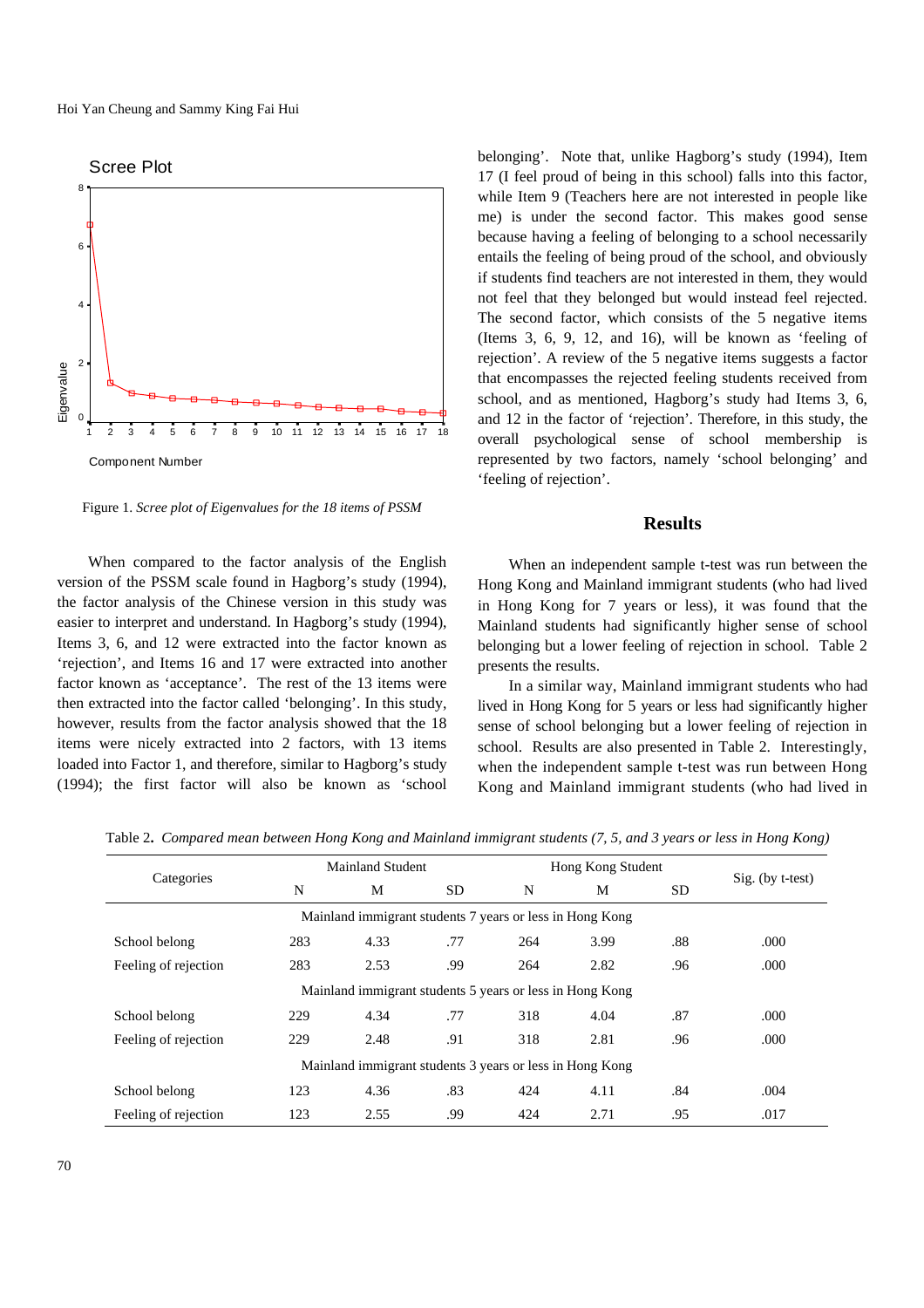| Categories           |     | <b>Boys</b> |           | Girls |      |           |                  |
|----------------------|-----|-------------|-----------|-------|------|-----------|------------------|
|                      | N   | М           | <b>SD</b> | N     | M    | <b>SD</b> | Sig. (by t-test) |
| School of belong     | 295 | 4.08        | .86       | 252   | 4.26 | .89       | .012             |
| Feeling of rejection | 295 | 2.82        | .96       | 252   | 2.49 | .91       | .000             |

Table 3. *Compared mean between boys and girls* 

Hong Kong for 3 years or less), it was found that there were no significant differences in the feeling of rejection. However, as Table 2 shows, Mainland immigrant students had a significantly higher sense of school belonging than Hong Kong students.

Furthermore, there were significant differences found between boys and girls on the two factors. As shown in Table 3, girls had a higher feeling of school belonging but a lower feeling of rejection than boys did in school.

Finally, when the compared mean was run amongst Primary 4, 5, and 6 students by using One-Way ANOVA, there was no significant difference found among them.

#### **Discussion**

By keeping all the 18 items from the original English version of the PSSM scale, this study has demonstrated that the Chinese version of the PSSM scale was useful in finding out the psychological sense of school membership of primary school students studying in Hong Kong. Thirteen items fell logically into the factor of school belonging (similar to Hagborg's study (1994)), and the rest of the 5 negative items fell into another factor known as the feeling of rejection. Both factors had acceptable alpha values in this study indicating that they are reliable in measuring two different substantive variables.

Interestingly, it was found that Mainland immigrant students (who had stayed in Hong Kong for 7, 5, and 3 years or less) had a significantly higher sense of school belonging than Hong Kong students who had lived in Hong Kong all their lives. On the other hand, Hong Kong students had a significantly higher feeling of rejection than the Mainland immigrant students. Unlike the results of other studies, immigrant students should have a lower psychological sense of school membership than local students (Gallagher, 1996; Lee & Davis, 2000). Several reasons may contribute to such an outcome.

First of all, the schools that were selected for this study were within the school district or school area that has the most Mainland immigrant students. According to the number of students participating in this study, amongst the 547 students, 283 were considered as Mainland immigrant students who had stayed in Hong Kong for 7 years or less. Similar to Arhar and Kromrey's study (1993) that black students were found to be more bonded to their school than white students in low SES schools, Mainland immigrant students appeared to be more bonded in school than Hong Kong students were. When Mainland immigrant students first attend their school, it is not difficult for them to realize that many students are not local Hong Kong students (as mentioned earlier, Mainland immigrant students speak Putonghua or different Chinese dialects). It is especially easy for Mainland immigrant students to bond with each other since they may have the same experiences, feelings, problems, and family background. It does not take long for them, from their point of view, to find peers that are friendly and are able to value, accept, and respect them.

From the school viewpoint, principals and teachers are aware of the problems of Mainland immigrant students, and many schools offer special activities for them in order to make them feel that they belong to their school. For example, different kinds of learning groups are organized to allow Hong Kong and Mainland immigrant students to learn together, and learn and understand each other so as to maximize trust and minimize discrimination. Schools are trying their best to help these students become absorbed and fully integrate into the mainstream education system. In addition, according to the data from the Aberdeen Kai-fong Welfare Association Service Centre (Chen et al., 1998), schools do arrange Cantonese, English, tutoring, and adaptation courses for newly arrived students and these courses may lower the discrepancies of the academic level between Hong Kong and Mainland immigrant students. New arrivals with special learning problems also receive extra attention and tutoring from teachers. Based on Chan's study (2002), 89% of the new arrivals in her study claimed that their teachers are trustworthy and are supportive of them. All of the above activities aim to assist Mainland immigrant students to bond and have a feeling of belonging to their school and teachers.

Similar to the study by Goodenow and Grady (1993), this study showed that girls had a higher sense of school belonging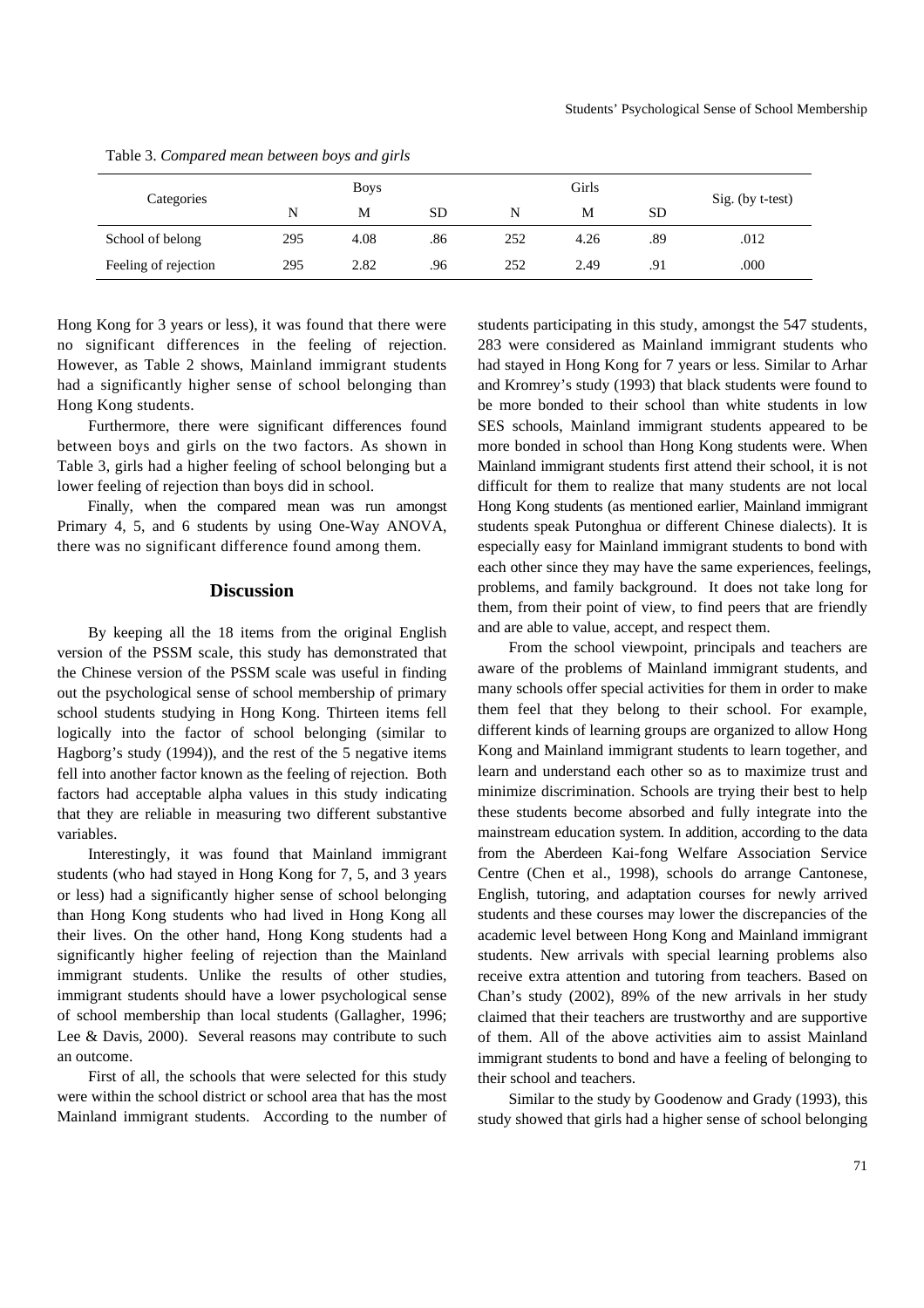Hoi Yan Cheung and Sammy King Fai Hui

than boys did, and there was no significant difference amongst different grade levels. Based on the results of this study, the hard work that schools have undertaken to help Mainland immigrant students increase their psychological sense of school membership has been meaningful and successful. However, it is equally important to be concerned about the psychological sense of school membership of local Hong Kong students. When students find themselves to be full and valued members of their school, they will put more effort and commitment into the aims and goals of the school. As a result, they are more engaged and successful, and are then more accepted and respected by others in the school (Goodenow, 1992).

# **Concluding Remark**

Overall, this study does not only ascertain the differences between Mainland immigrant and local Hong Kong students' psychological sense of school membership, it also demonstrates that the Chinese version of the PSSM scale is applicable for students in the Hong Kong school culture and setting. The PSSM scale was first developed in English and a Spanish version was then developed (Goodenow, 1992). This study has contributed to our understanding of this field by taking a step towards widening the use of the PSSM scale and understanding the significance of students' psychological sense of school membership to the Asian school setting.

## **Limitations**

This study has only chosen to examine a limited number of schools and students of specific districts. Therefore, it may not fully represent the situation of Mainland immigrant and local Hong Kong primary students in Hong Kong. As mentioned, the schools that were involved in this study were located in areas in which most primary school new arrivals study, and only Primary years 4, 5, and 6 students participated.

Moreover, for the in-depth discussion about the Chinese version of the PSSM scale, only 10 Primary 5 students were involved. In fact, Primary 4 and 6 students should also have been invited. However, the 18 items of the Chinese version of the PSSM scale were comprehensible to students of the three primary levels.

## **Reference***s*

Arhar, J. M., & Kromrey, J. D. (1993, April). *Interdisciplinary teaming in the middle level school: Creating a sense of*  *belonging for at-risk middle level students*. Paper presented at the Annual Meeting of the American Educational Research Association, Atlanta, GA.

- Brown, D. W., & McIntire, W. G. (1996, October). *Sense of belonging in rural community high school and boarding of belonging magnet high school students*. Paper presented at the Annual Meeting of the National Rural Education Association, San Antonio, TX.
- Chan, H. Y. (2002). The adaptation and needs of newly arrived students in learning. *Newly Arrived Students Education Newsletter*, 9.
- Chan, J., et al. (1998). *Psychological adaptation of children and youth newly arrived in Hong Kong from Mainland China: Research, theory and practice*. Hong Kong: Aberdeen Kai-fong Welfare Association Social Service Center.
- Chow, H. P. H. (2000). The determinants of academic performance: Hong Kong immigrant students in Canadian schools. *Canadian Ethnic Studies, 32(*3), 105– 110.
- Gallagher, S. L. (1996). *Adolescents' perceived sense of belonging*. Unpublished master's thesis, Fort Hays State University, Hays, KS.
- Goodenow, C. (1991, April). *The sense of belonging and its relationship to academic motivation among pre- and early adolescent students*. Paper presented at the American Educational Research Association Convention. Chicago, IL.
- Goodenow, C. (1992, April*). School motivation, engagement, and sense of belonging among urban adolescent students*. Paper presented at the Annual Meeting of the American Educational Research Association. Ann Arbor, MI.
- Goodenow, C. (1993). The psychological sense of school membership among adolescents: Scale development and educational correlates. *Psychology in the Schools*, *30,* 79–90.
- Goodenow, C., & Grady, K. E. (1993). The relationship of school belonging and friends' values to academic motivation among urban adolescent students. *Journal of Experimental Education*, *62* (1), 60–71.
- Hagborg, W. J. (1994). An exploration of school membership among middle- and high-school students. *Journal of Psychoeducational Assessment*, *12*, 312–323.
- Hagborg, W. J. (1998). An investigation of a brief measure of school membership. *Adolescence*, *99*(130), 461–468.
- Lee, R. M., & Davis, C. (2000). Cultural orientation, past multicultural experience, and a sense of belonging on campus for Asian American college students. *Research in Brief*, *41*(1), 110–114.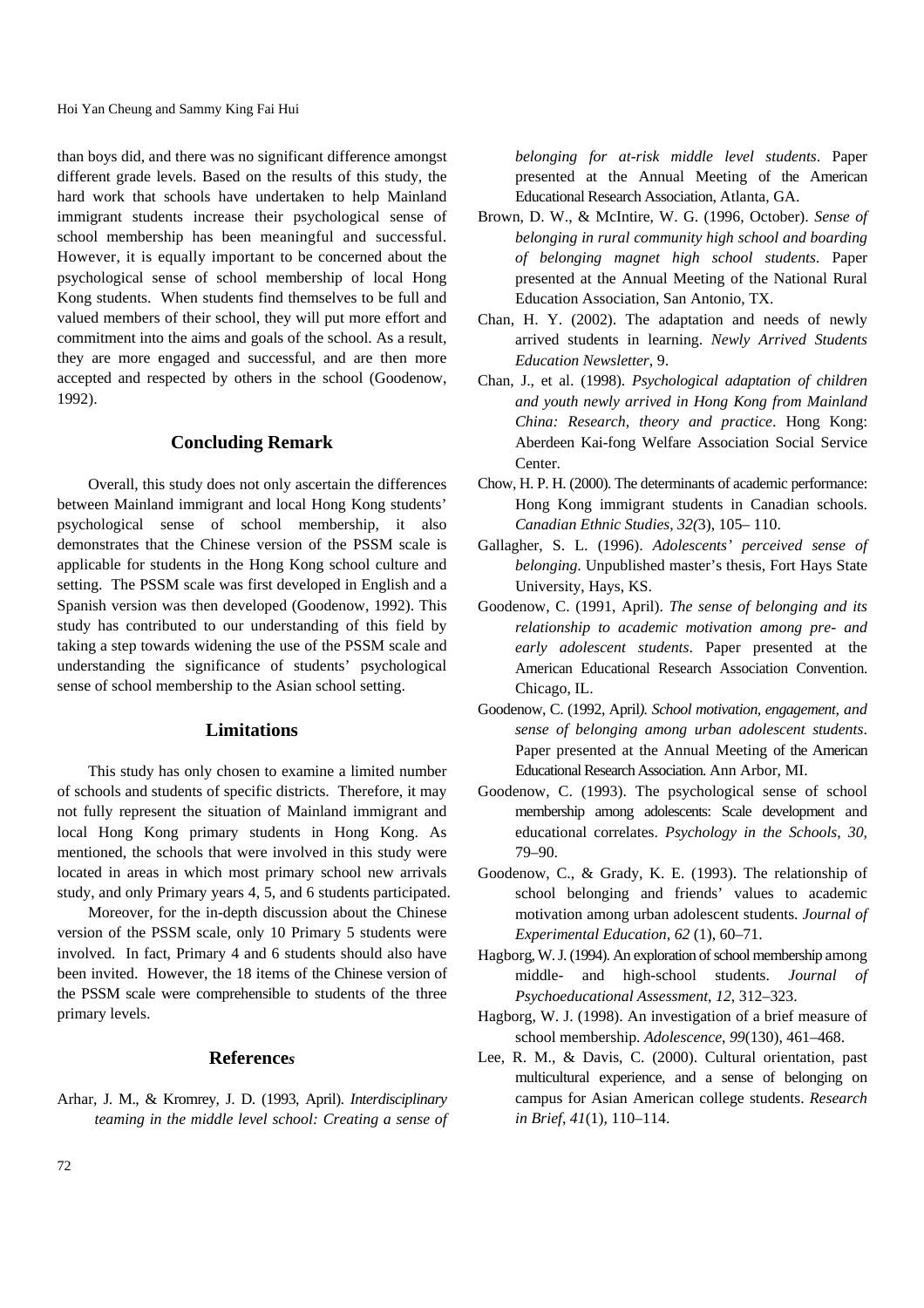Students' Psychological Sense of School Membership

- Norušis, M. J. (2000). *SPSS 10.0: Guide to data analysis*. Upper Saddle River, NJ: Prentice Hall.
- Osterman, K. F. (2000). Students' need for belonging in the school community. *Review of Educational Research, 70*(3), 323–367.
- Tinto, V. (1997). Classrooms as communities. *Journal of Higher Education*, *68*(6), 599–623.
- Wehlage, G. (1989). Dropping out: Can schools be expected to prevent it? In L. Weis, E. Farrar, & H. Petrie (Eds.), *Dropouts from school*. Albany, NY: State University of New York Press.

Zheng, X., & Berry, J. W. (1991). Psychological adaptation of Chinese sojourners in Canada. *International Journal of Psychology, 26*(4), 451–470.

> Received March 16, 2003 Revision received June 14, 2003 Accepted July 2, 2003

#### **Acknowledgements**

This study could not have been undertaken without the contributions of the teachers and students of the five schools. We are grateful to them for their time and commitment in participating in this research. We also thank the reviewers for reading the manuscript and giving invaluable advice.